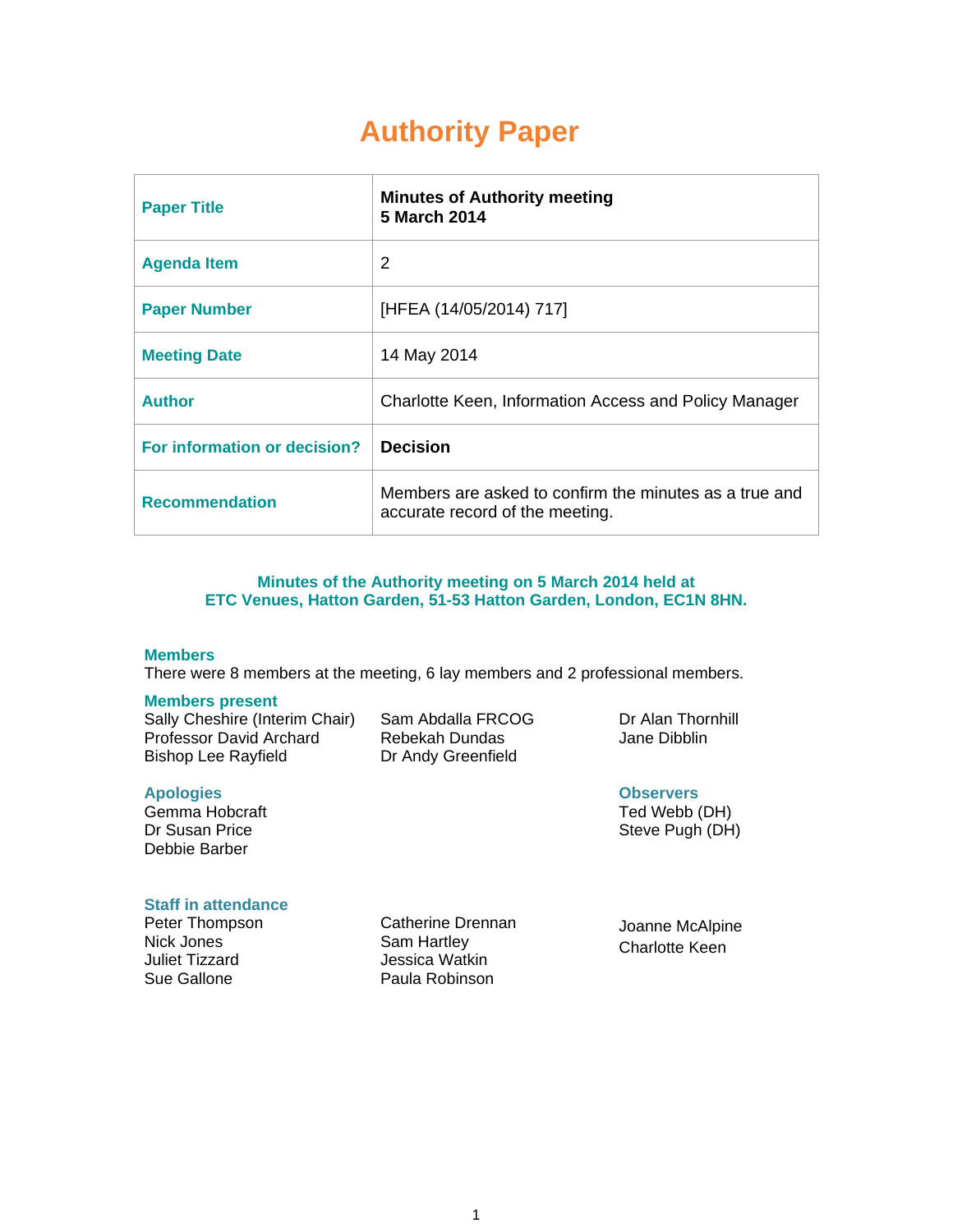# **1. Welcome, Apologies and Declaration of Interests**

- 1.1. The Chair opened the meeting by welcoming Authority members and members of the public to the second meeting of 2014.
- 1.2. Apologies were received from Gemma Hobcraft, Dr Susan Price and Debbie Barber.
- 1.3. Declarations of interest were made by:
	- Sam Abdalla (Person Responsible at a licensed centre).

# **2. Minutes of Authority meeting held on 22 January 2014**

2.1. Members agreed the minutes of the meeting held on 22 January 2014 subject to some minor amendments. The Chair agreed to sign the minutes as amended.

# **3. Chair's Report**

- 3.1. The Chair confirmed that the HFEA had decided to move to having all of the meetings of the full Authority in public. The meetings would continue to be audiorecorded and, from the next Authority meeting in May, the audio-recording would be made publicly available. At some point in the future, consideration may be given to videoing the meetings.
- 3.2. The Chair welcomed Sue Gallone to her first meeting as Shared Director of Finance and Resources for the HFEA and HTA.
- 3.3. The Chair advised members that she had chaired the Multiple Births Stakeholder Group on 29 January. It was a very positive meeting which highlighted the HFEA's commitment to its "One at a Time" policy and supporting the sector to get down to a multiple birth rate of 10%. The meeting took stock of progress towards the year 4 target and it also considered what new policies may be needed to maintain the momentum towards the 10% target rate.
- 3.4. The Chair and the Chief Executive had met Felicity Harvey, Director General at the Department of Health, on 4 February, to discuss the HFEA's strategic ambitions and how it could support the Department to achieve its priorities.
- 3.5. The HFEA Annual Conference took place on 26 February. This was a huge success with over 200 attendees from the sector. The HFEA had combined some headline work on its strategy with sessions which were particularly useful for those who worked in clinics. The Chair thanked staff and members for attending the Conference and for the various roles that they had played throughout the day. The Chair believed that the Conference marked an important turning point for the Authority in its relationship with the sector and in signalling its strategic concerns over the next three years.
- 3.6. Looking ahead, the Chair advised members that on 12 March she would be attending an ALB Chairs meeting, chaired by Earl Howe, to discuss key priorities for 2014/15.
- 3.7. On 7 May, the Chair would be attending the Department of Health and national Arm's Length Bodies Chairs and non-Executive Directors Conference. The Chair asked for any members who would be free to attend the meeting to let the Executive Assistant to the Chair and Chief Executive know, so that she could send them further details and confirm attendance.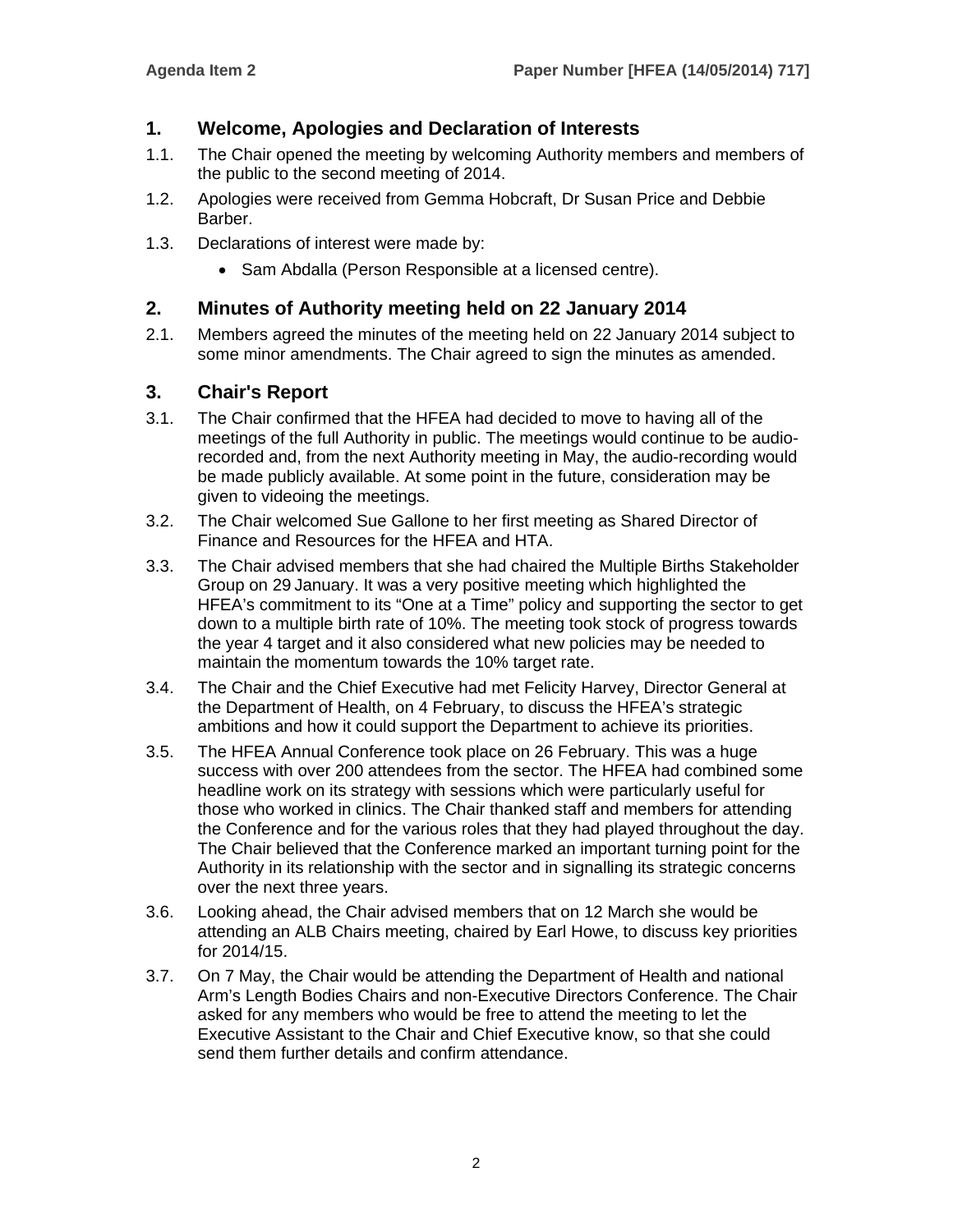# **4. Chief Executive's Report**

- 4.1. The Chief Executive began by reiterating what a success the Annual Conference had been. He expressed his gratitude to members and staff and to all the delegates who had taken the time to attend the Conference. He also thanked staff and members who had helped to put the whole day together. The Chief Executive emphasised that the HFEA was determined to continue the conversation that had begun at the Conference and, to that end, all of the presentations had been put onto the HFEA's Conference microsite. Notes of the workshops would follow shortly. The Chief Executive advised members that he had also written a piece in Clinic Focus and in BioNews.
- 4.2. The Chief Executive advised members that he had met Ian Hudson, the new CEO of the Medicines and Healthcare Products Regulatory Agency (MHRA) on 30 January. This was both an introductory meeting and an opportunity to build on joint working, particularly over the patient safety issue of medical devices used in assisted reproduction, which were regulated by the MHRA.
- 4.3. Finally, the Chief Executive thanked members for their responses to the draft Framework Agreement between the HFEA and the Department of Health, which set out the broad constitutional relationship between the Department and the HFEA.
- 4.4. **Press Coverage:** the Chief Executive summarised press coverage since the last Authority meeting, details of which had been circulated to members.
- 4.5. Mitochondria replacement consultation: the Department of Health had launched its consultation on the mitochondria replacement regulations on 27 February which was picked up by the BBC, ITV, the Guardian, Telegraph, Independent and the Daily Mail. The consultation followed the HFEA's own public dialogue exercise – Medical Frontiers: debating mitochondria replacement.
- 4.6. Re-registering as an identifiable donor: There had been a piece in the Guardian at the beginning of February, written by a man who donated sperm some years ago and had since opted to re-register as identifiable in case any of the children he had fathered wanted to trace him. The article was largely positive and reflected on the process the donor went through to decide to re-register as an identifiable donor. The HFEA hoped that it had raised awareness about reregistration, and a link to re-registration information had been placed on the HFEA website on the same day.
- 4.7. Embryo incidents: a Sunday Times article on 2 February had reported on three incidents of embryos being destroyed by accident, following an alert issued to all PRs. The HFEA gave the following statement to the Times: "staff at HFEA licensed fertility clinics are required to report adverse incidents and near misses that happen at their clinic. The HFEA then investigates the causes and ensures the clinic involved puts measures in place to prevent the same error happening again. Though regrettable, we need to recognise that incidents will always happen in healthcare; the important point is to ensure that clinics learn from any mistakes. Punishing clinics for incidents only leads to a culture of secrecy. We need to encourage a culture where incidents are reported openly and quickly. The HFEA alert system is designed to share the lessons learned from incidents with the fertility sector and we are preparing a publication on incidents with the aim of encouraging public understanding and best practice. It is not our practice to name the centres involved."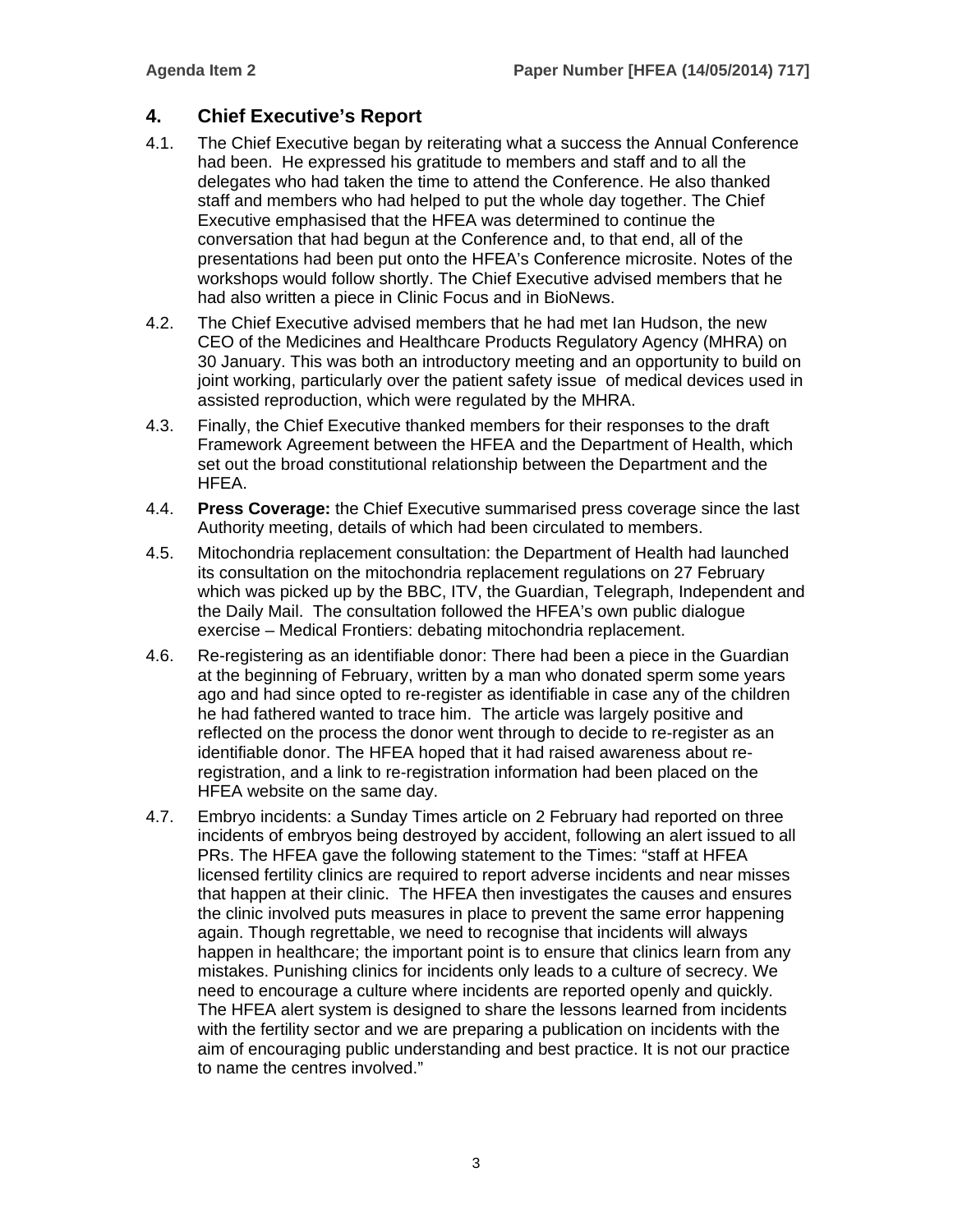- 4.8. Stem cell research: researchers in Sweden and Singapore had developed a method which allowed for large-scale generation of human embryonic stem cells of high clinical quality from a single cell taken from a human embryo.
- 4.9. Risks of IVF: a commentary article had been published in the British Medical Journal on the risks of IVF, which had used HFEA data. The article was picked up by both BBC and Sky news and the HFEA gave the following comment: "IVF has enabled thousands of women to have a much wanted family. Fertility clinics in the UK are required by law to provide patients with information about the risks involved before treatment. The HFEA regularly reviews the latest research regarding the outcomes of IVF and provides information for patients on its website. We always advise that patients should speak to their treating clinicians if they have concerns."

# **5. Governance Review and Standing Orders**

- 5.1. The Head of Governance and Licensing introduced the paper and explained that it brought together different updates and recommendations related to the governance of the Authority, namely:
	- Feedback from the annual review of Committee effectiveness:
	- Initial feedback from the Internal Auditors' review of governance;
	- An update on the governance arrangements following the Authority's recent decisions on transparency;
	- The delegation of the Authority's licensing powers; and
	- The annual review of (and other consequent changes to) Standing Orders.
- 5.2. **The annual review of Committee effectiveness**: The Head of Governance and Licensing explained that all Committees were required to conduct an annual review of their effectiveness and these reviews had been carried out between October 2013 and January 2014. Generally, the feedback had been positive and the first year of the new Committee structure had worked well, with appropriate powers for each Committee and with high quality paperwork being provided to members.
- 5.3. Trends for improvement that had emerged from the review were around:
	- **Ensuring quoracy with fewer members;**
	- Communication between Committees and between Committees and the Authority and external bodies;
	- Ensuring Committees were supported well with expert (or other external) advisers; and
	- Work plans for the non-licensing Committees in order to make sure there was a clear map of future things to consider.
- 5.4. The Head of Governance and Licensing advised members that, since the reviews had been conducted, the Executive had taken a number of steps to address these issues and continued to do so.
- 5.5. **Internal Audit review of governance**: the Head of Governance and Licensing explained that the Authority's internal auditors looked at different aspects of the way the Authority runs and assures itself every year. Currently they were concluding their review of governance and would report formally to the Audit and Governance Committee (AGC) on 19 March 2014. The internal audit team had worked in close collaboration with the Executive and the initial feedback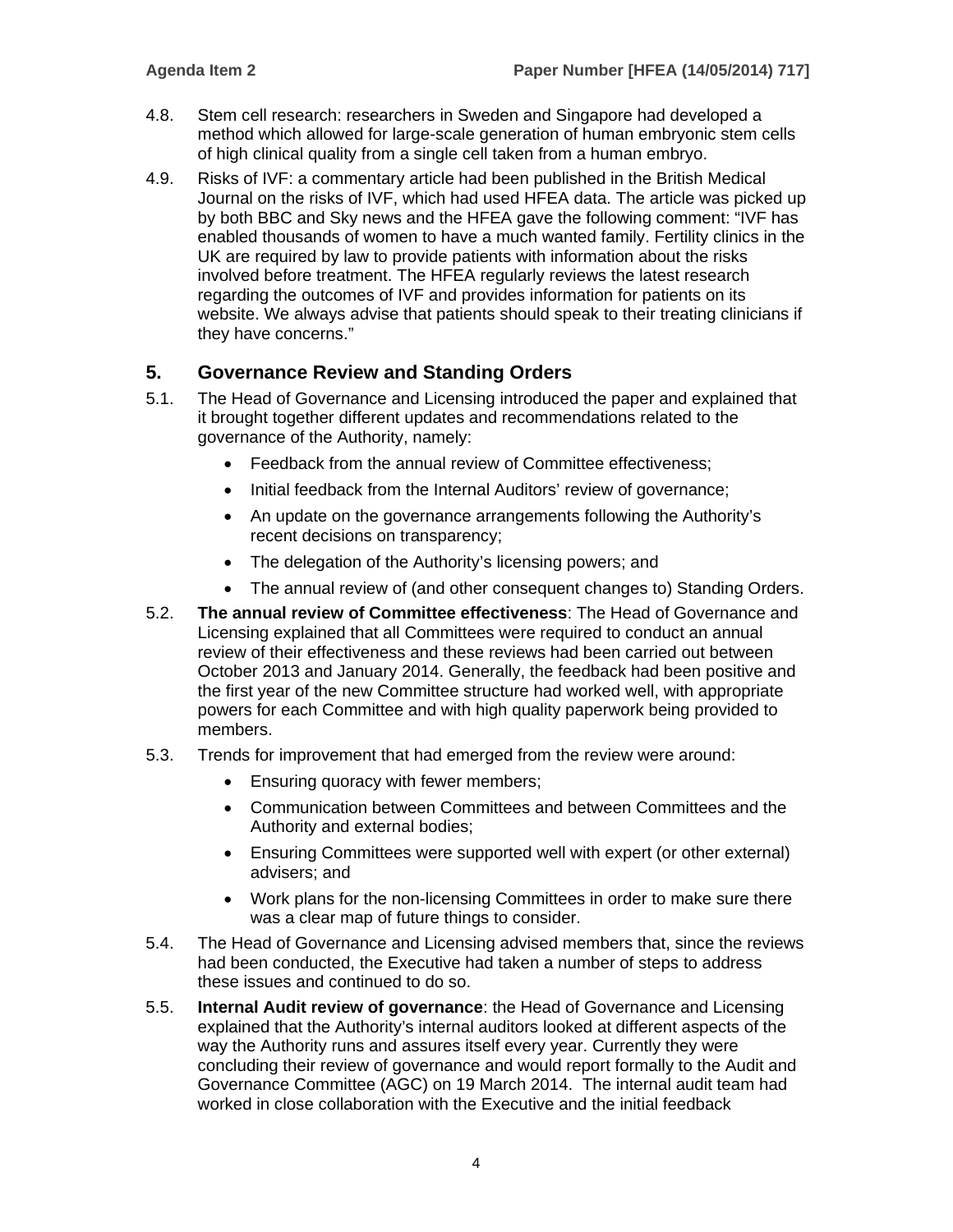suggested that there was little of significant concern, although there were a number of minor actions to be taken. Many of these were already being addressed by the Executive, such as minor omissions in paperwork relating to appointments and adviser details. Others would be actioned following consideration of the final report by AGC.

- 5.6. **Transparency:** the Head of Governance and Licensing reminded members that, at the Authority meeting in January, they had agreed to opening all full Authority meetings to the public, subject to retaining the ability to meet in private session. Members had asked the Executive to consider some further questions in relation to live streaming and/or audio publication (which the Communications team were considering and hoping to progress quickly), the conduct of the meetings and items to be considered in private. The Executive had considered this and the proposed changes to the Standing Orders outlined suggested items to be taken in private, such as the risk register, the legal update and any commercially sensitive matters, with the discretion of the Chair to consider any other additional items as appropriate.
- 5.7. Every three years, the Authority was required to review its publication policy. The Information Access and Policy Manager, together with the Head of Governance and Licensing, had therefore reviewed the policy in order to bring it into line with the new Committee structure and the proposed changes to the delegation of licensing functions in the Standing Orders.
- 5.8. **Delegation of licensing functions**: since the Authority's Executive Licensing Panel (ELP) was established in 2009, the Panel had been successful in considering any 'routine' items in relation to licensing, thus taking the pressure off the Authority's licensing Committees. The protocol worked very well and the Executive's proposal was therefore for a 'Licensing Officer' role to be established, building on the success of ELP. The Licensing Officer would consider more administrative decisions, for example the change of Licence Holder or address for which there was no statutory test or obligation on the centre, or voluntary revocations where a centre had ceased activity. Delegation to a Licensing Officer role would enable such straightforward administrative decisions to be taken more quickly, and with fewer resources. Changes would be made to the Standing Orders to allow this proposal to be implemented and the Executive would fully develop and evaluate the proposal, with a view to implementation within six months. The Executive would keep the appropriate delegation of licensing functions under review.
- 5.9. **Annual Review of Standing Orders**: the Head of Governance and Licensing advised members that, in addition to the changes necessary to the schedule of delegation, the Executive had also conducted an annual review of the Standing Orders, which governed the way the Authority exercised its statutory functions. The proposed changes could be put into one of the following categories:
	- Delegation of licensing functions;
	- Authority's decisions on transparency, and the conduct of ordinary Authority meetings;
	- The appointment of advisers or advisory groups;
	- The way in which the role and powers of the Statutory Approvals Committee was described, better matching the statute and to reflect the recent discussion on HLA testing for non-heritable conditions;
	- Minor changes to terminology or typographical corrections.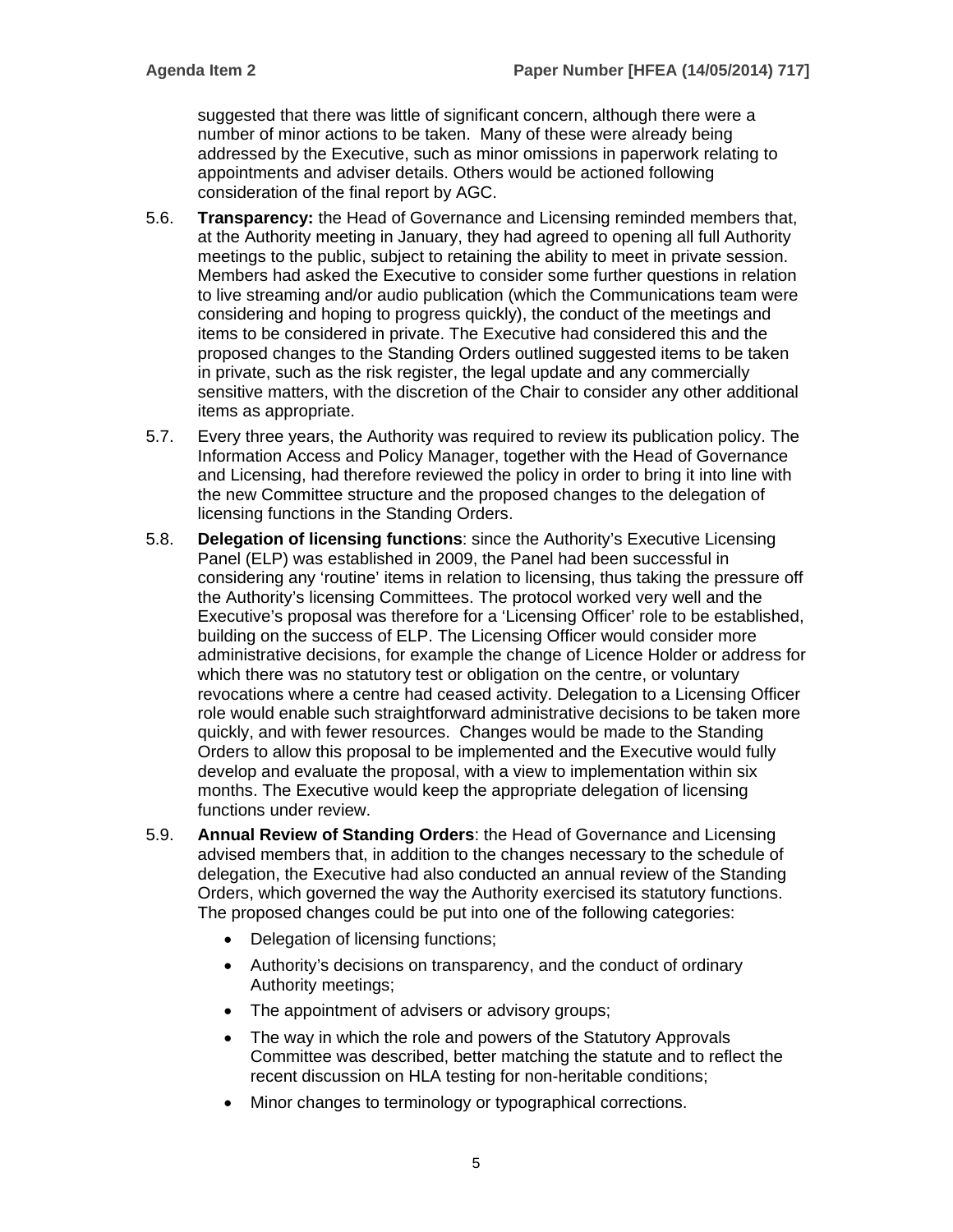### **Decision**

- 5.10. Following a discussion, Authority members:
	- Noted the feedback from the annual review of Committee effectiveness, and progress made to date on addressing issues;
	- Noted the update on the Internal Auditors' review of governance;
	- Noted the arrangements for transparency and approved the revised Publication Policy;
	- Approved the proposal to establish the role of Licensing Officer and associated revisions to the delegation of licensing functions.
- 5.11. Following a discussion, members voted to approve the revised Standing Orders. The vote was passed unanimously (8 members in favour). The Authority specifically noted and agreed the proposal for the Chair of the Statutory Approvals Committee to have a casting vote. Paragraph 3.10 in the Standing Orders relating to the Statutory Approvals Committee should therefore read "the Committee Chair shall have a casting vote."

# **6. Improving the Sharing, Quality and Disclosure of Donor Information**

- 6.1. The Policy Manager introduced this paper and reminded members that at the Authority meeting on 3 July 2013, they had agreed that the Executive should scope out various models for establishing counselling and intermediary services for Opening the Register (OTR) applicants and to explore what specialist support could be provided for other people affected by donation.
- 6.2. This work had been identified as a high priority by a group of key stakeholders at an earlier meeting, organised by the HFEA, in June 2013. The purpose of this meeting had been to discuss and prioritise donation related work identified by the Executive following the review of donation policies carried out in 2011.
- 6.3. The importance of this work was also recognised in the McCracken review of the HFEA in 2013. Recommendation 7 of the review stated that the HFEA should "identify the best means of providing information from the register, together with appropriate support, to people born as a result of ART."
- 6.4. The HFEA was currently consulting on elements of its future strategy and one of the three strategic statements in the published engagement document was to 'improve the lifelong experience for donors, donor conceived people, patients using donor conception and their wider families'. If this became a formal strategic focus for the Authority, this planned work would be a good strategic fit.
- 6.5. In the light of the Authority's previous decisions and the rationale for carrying out this work, the Policy Manager explained that the paper set out various models for establishing a support and intermediary service for those affected by donation.
- 6.6. The Policy Manager explained that the HFEA held both identifying and nonidentifying information about donors on its Register. Non-identifying information could be accessed by donor conceived people on reaching 16. At present, identifying information about donors was only accessible to donor-conceived people if their donors had re-registered as identifiable. This would remain the case until 2024. At present under 130 donors had re-registered (under 1% of the total number of registered donors).
- 6.7. Despite these relatively small numbers, the HFEA had already received a small number of requests from donor conceived people for identifying information about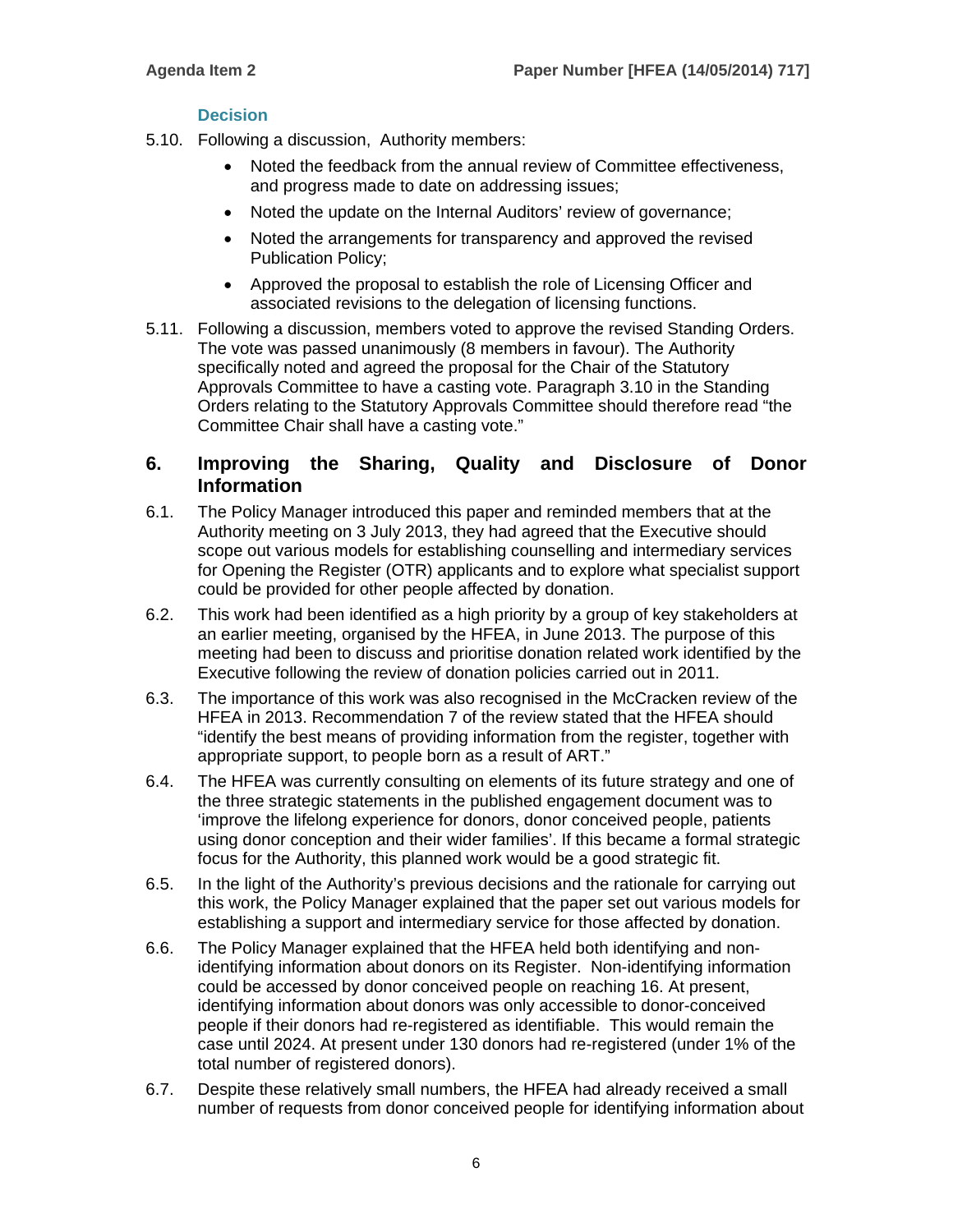re-registered donors. The Authority, when it considered the 'Opening the Register' policy back in 2009, had recognised that it owed a duty of care to all those involved. This duty derived from the fact that the HFEA was the custodian of highly sensitive information, disclosure of which could have a significant impact on the lives of all those affected by it. It was therefore of vital importance that disclosure took place with the greatest of care and in accordance with good practice. It was also clear that it was time to consider longer term solutions. The HFEA expected further requests and demand would rise over time.

- 6.8. The Policy Manager advised members that, at present, the HFEA provided some basic advice to donors and donor conceived people on its website and signposted them to various organisations including the British Infertility Counselling Association (BICA) and the Donor Conception Network (DCN). In addition, when people contacted the HFEA, staff provided a considerable amount of advice and information (both in writing and over the phone). These enquiries came from a variety of different people affected by donation and could range from simple queries to more complex discussions, sometimes including the provision of a certain level of emotional support.
- 6.9. At present, the HFEA had received just three enquiries from donor conceived people whose donors had re-registered as identifiable and where contact had been considered. The HFEA, aware of its duty of care to all the people involved, had dealt with these cases very carefully and on an ad-hoc basis, including organising suitable opportunities for counselling and drawing up one-off contracts with counsellors. These had, however, been resource intensive exercises and would not be a sustainable long term model without additional resources, particularly since the number of applications would increase.
- 6.10. The Executive had therefore been exploring what a support and intermediary service might look like with key stakeholders from the British Medical Association (BMA), BICA and the Project Group on Assisted Reproduction (PROGAR). Discussions had also taken place with a large post adoption agency that provided support and intermediary services for those affected by adoption.
- 6.11. Following these discussions, it was proposed that the key components of the service should be:
	- open to a broad range of people affected by donation
	- able to provide advice, support and intermediary services
	- provided by workers with experience in post adoption support.
- 6.12. The Policy Manager advised members that it was also proposed that donors and donor conceived people should have access to funded services. This would apply in cases where:
	- A donor was considering re-registration
	- Donors were aware that donor conceived offspring had applied for their identifying information
	- Donor conceived offspring had applied for identifying or non-identifying information
	- Intermediary services were needed, because contact was sought.
- 6.13. The rationale for providing funded services to donors and the donor conceived was that it recognised the donor's generosity and that this should be encouraged. It also acknowledged that donor conceived people were not responsible for the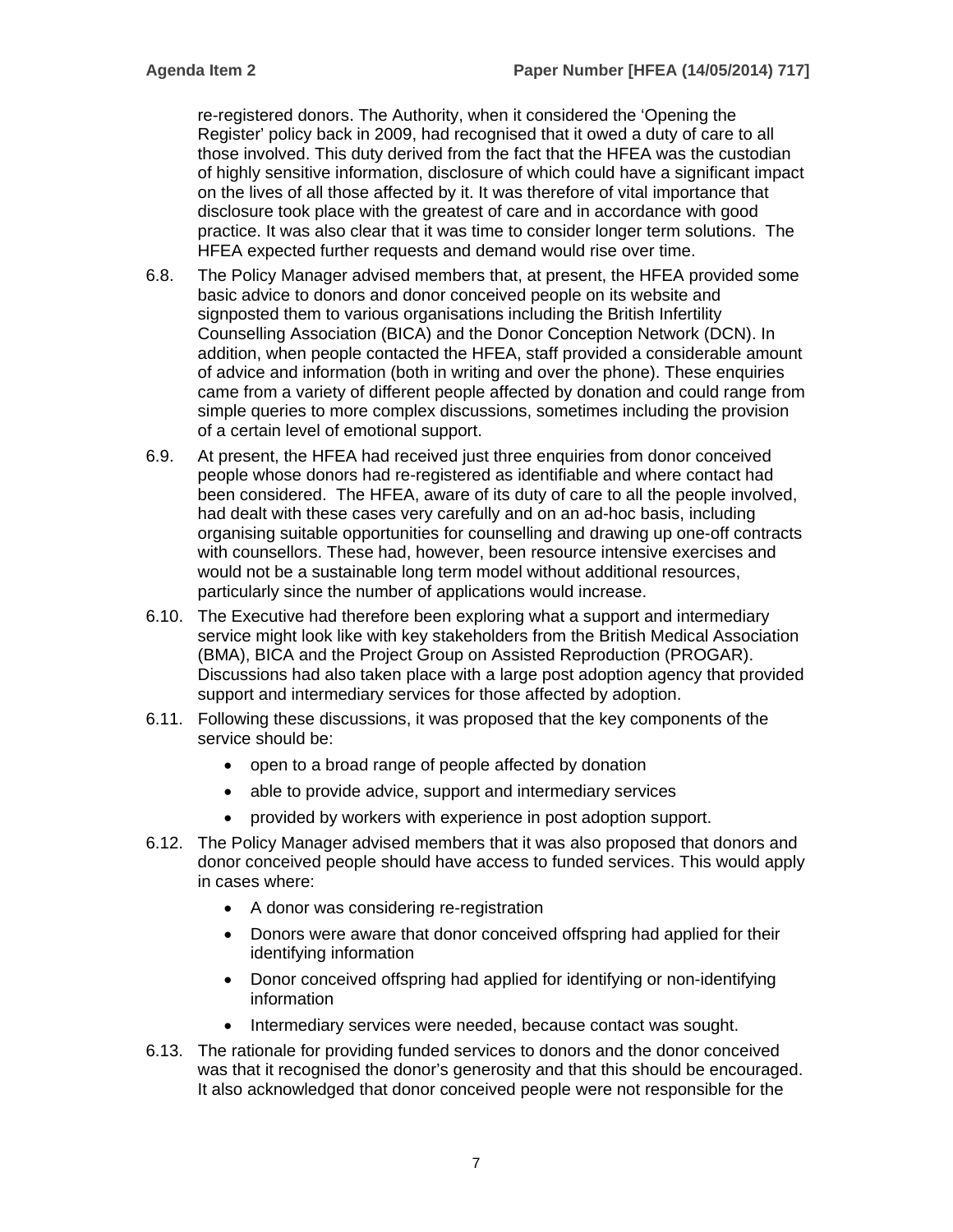circumstances of their conception and should have no financial obstacles in the way of accessing the information in a supported way.

- 6.14. It was proposed that up to five funded sessions per case, with support and an intermediary worker, would be made available and – for re-registration and people seeking non-identifying information - up to two sessions per individual of counselling in relation to implications.
- 6.15. The Policy Manager advised members that it was difficult to assess with any accuracy what the level of demand for the service would be. The Executive acknowledged that the number of applicants to date was small and was unlikely to grow significantly over the proposed three year pilot.
- 6.16. The Policy Manager outlined three service models on the level of service for members to consider:
	- Option 1: service fully provided in-house
	- Option 2: the HFEA to have contracts with external providers (post adoption sector)
	- Option 3: the HFEA to have a contract with post adoption agency(ies). Payment on a 'per case' basis.
- 6.17. The paper asked the Authority to approve the proposal that the HFEA fund a three-year pilot, using option 3 as the model for that service.
- 6.18. The Policy Manager informed members that option 3 was the one favoured by stakeholders. Based on discussions with a major post adoption agency, it was estimated that, if option 3 was taken forward, each case involving a donor conceived individual and a donor, where contact and a meeting was envisaged, would cost up to £600-£700. For donors considering re-registering and those seeking non-identifying information from the register, it was estimated that those cases would cost up to £200 each.
- 6.19. The Policy Manager explained that the best estimate of demand during the pilot phase was around 60 intermediary cases which would require an allocation of £40,000. In addition, there would be modest funds required for training and therefore a ceiling of £50,000 would be prudent. The Executive would also need to get Government approval to fund the pilot from its reserve funds.
- 6.20. If members approved the recommendations, the Executive would firm up the service model and explore procurement options.

#### **Decision**

- 6.21. Although members were unanimous in recognising the ethical need for such a service and were supportive of the proposals, concerns were raised over the sustainability of such a service and the need to ensure the HFEA managed expectations and retained control over the quality of service provided. Members therefore emphasised the need to closely evaluate the service and explore long term funding options during the course of the pilot.
- 6.22. Following a discussion, Authority members agreed:
	- That the current level of service should be increased, as per stakeholders' recommendations
	- That the HFEA should apply for permission to fund a three year pilot, with that pilot subject to certain caveats, including suitable break-points for regular evaluations of the pilot, using option 3 as the service model.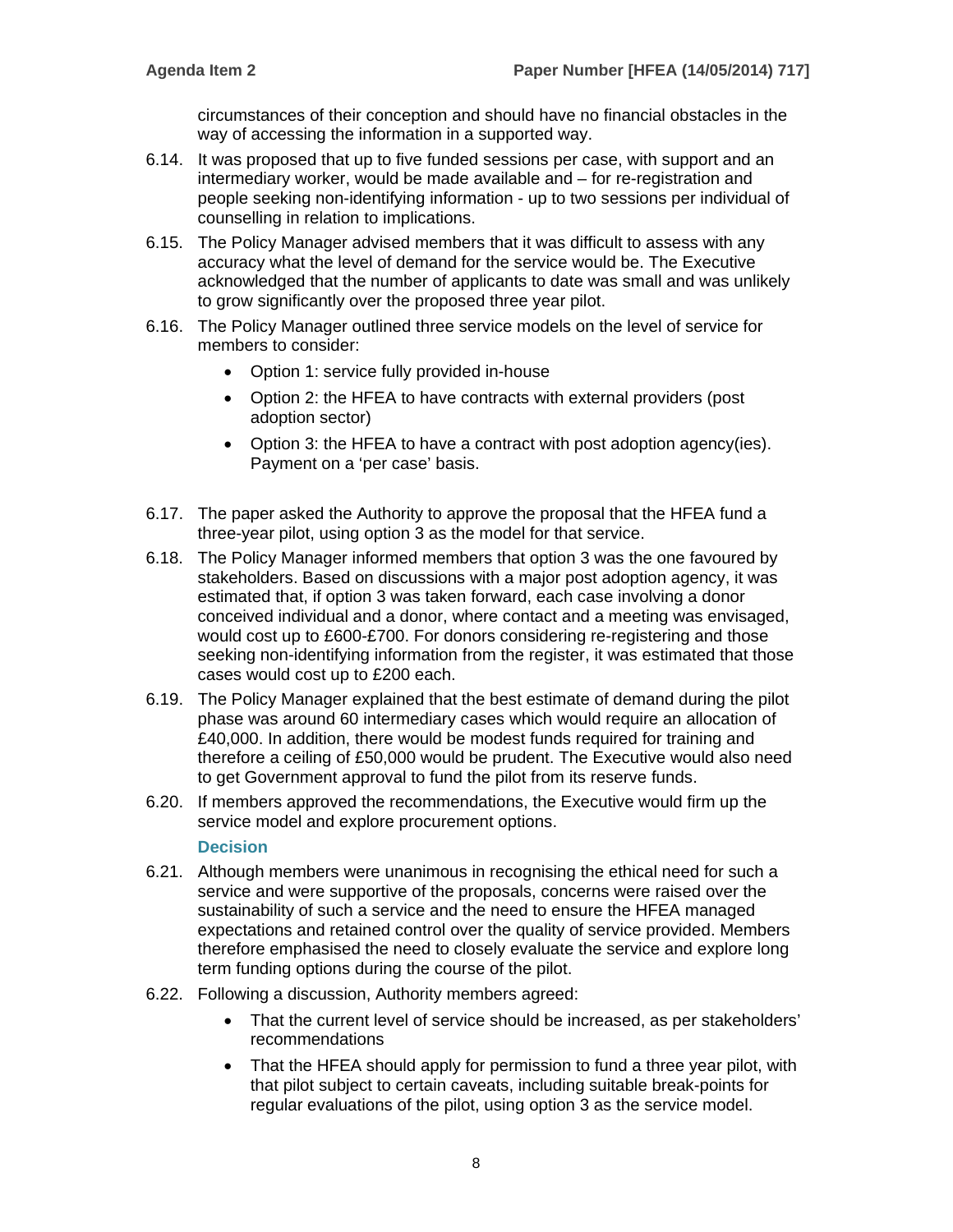# **7. Directorates Report**

- 7.1. The interim Director of Strategy informed members that the number of visits to the HFEA website was moving towards 100,000 each month, following a dip before Christmas.
- 7.2. Reporting on the Annual Conference, the interim Director of Strategy said that it had been a key chance for the HFEA to have face to face discussions with members of the sector about our future strategy, following the engagement materials and questionnaire which had been launched in advance of the conference. It was evident on the day that people who had attended the workshops wanted to be involved on an ongoing basis. There had been some very helpful discussions, particularly around publishing patient experience information alongside outcome data on Choose a Fertility Clinic and there had been a clear steer that the HFEA should go in that direction.
- 7.3. The interim Director of Strategy advised members that the conference had not been the only point at which the future strategy would be discussed. The consultation would continue until the end of March and the market research company Opinion Leader had also been commissioned to carry out a series of patient focus groups and in-depth interviews with patients, donors and donorconceived people in order to understand what the HFEA's priorities should be from their perspective. Opinion Leader would be carrying out an online survey of both patients' and stakeholders' perceptions of the HFEA.
- 7.4. In relation to mitochondria replacement, the interim Director of Strategy informed members that the Department of Health had launched their consultation on the regulations, and that this would close on 21 May. The Department of Health had also commissioned the HFEA to carry out a third review of the scientific research in this area. The first review had been carried out in spring 2011 and an updated review of the science was published in early 2013, alongside the HFEA's public dialogue report. Dr Andy Greenfield would be chairing on this occasion and a call for evidence would be issued towards the end of the week. This would close on 21 March. People would be invited to submit published research and would also have the opportunity to discuss research that was in progress. The outcome of that review would be submitted to the Department of Health towards the end of May.
- 7.5. The Director of Compliance and Information advised members that the Directorates Report revealed good performance all round in terms of processes and timeliness, although it did not reflect that this year there had been a particularly heavy workload for the team, with more inspections, and vacancies carried within the team for most of the year. There had also been a large number of PGD applications, which the team continued to handle professionally with high quality paperwork. It had been noted that there had been a general improvement in clinic performance across the board although there were exceptions which subsequently involved difficult inspection reports and equally difficult litigation along-side.
- 7.6. The Director of Compliance and Information explained that the information team had been extremely busy dealing with the cases referred to under item 6 of the agenda, together with supporting the Information for Quality Programme.
- 7.7. The Director of Finance and Resources provided members with the HFEA's 2014/15 budget overview. It was important to note that the changes made recently in relation to the HFEA's finance systems and team were still bedding down. Although the 2014/15 funding had not yet been confirmed by the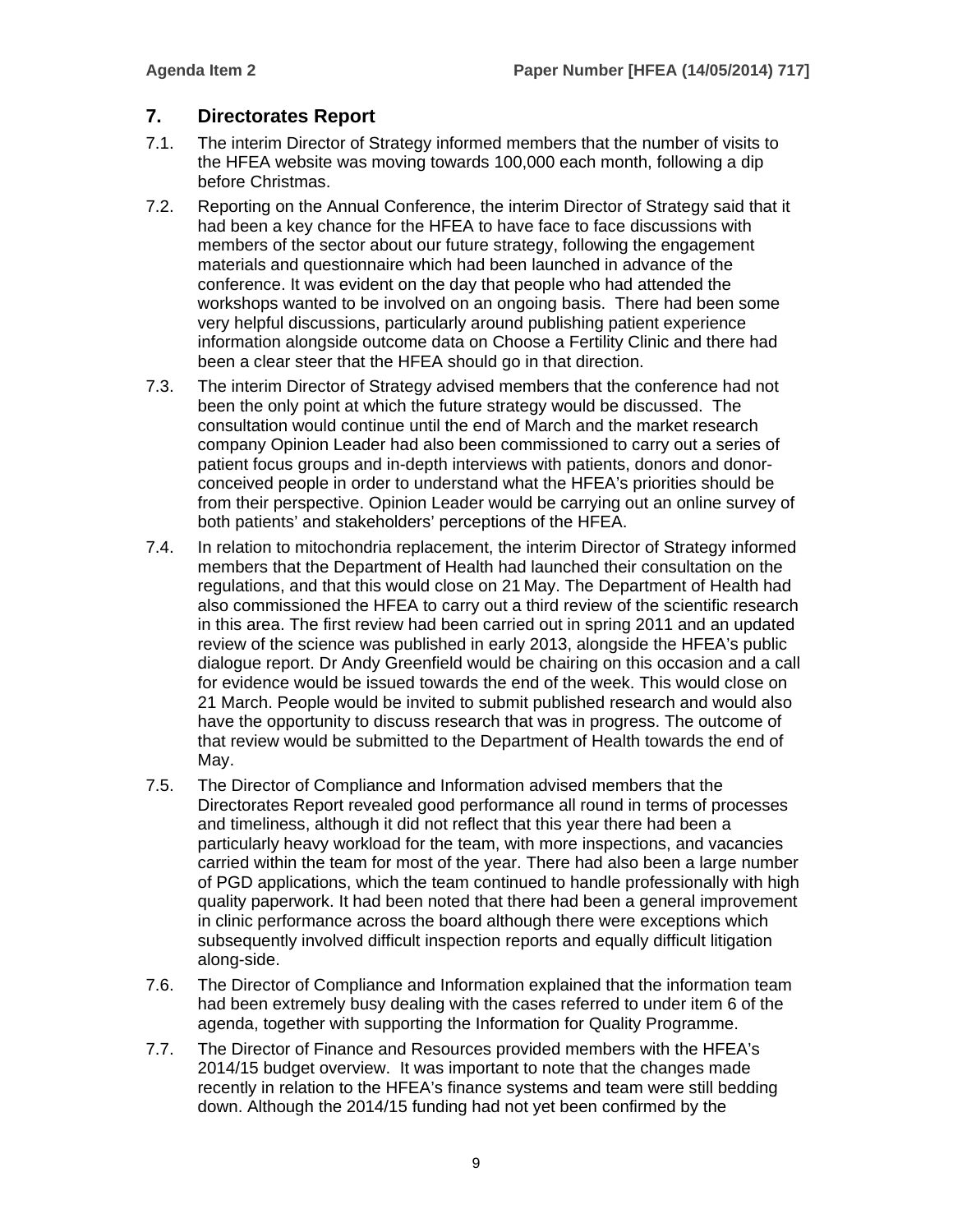Department of Health, the headline budget was £6m, slightly less than the budget for the current financial year. The reduction was achieved through restructuring and efficiencies in finance, facilities, legal services contracts and office rates.

7.8. Authority members noted the summarised Directorates Report.

# **8. Committee Chairs' Updates**

- 8.1. The Chair of the Statutory Approvals Committee (SAC) reported that the Committee had met twice, on 30 January and 27 February. In each meeting, seven PGD applications were considered, together with two Special Directions applications. Of the fourteen PGD applications, one was refused (for autism spectrum disorder) after extensive discussion. One of the four Special Directions applications was adjourned. The Chair expressed his thanks to the Head of Governance and Licensing and the Committee Administrator for their work in supporting the Committee and for the excellent quality of the paperwork.
- 8.2. The Deputy Chair of the Scientific and Clinical Advances Advisory Committee (SCAAC) reported that the Committee had met on 5 February. Members had discussed embryo culture media, which was of ongoing interest to the Committee, together with the Horizon Scanning process, in order to prioritise certain areas for discussion and new technologies.

# **9. Progress on the McCracken Review**

- 9.1. The Chief Executive provided members with an update on progress on the McCracken Review, which was "an independent review of the way in which the HFEA and HTA undertake their functions and operations, with a view to delivering greater efficiencies and giving serious consideration to a merger of the two bodies." The review followed a decision by the Government that the two regulators should remain as separate NDPBs. A paper was presented to the Authority at its meeting in September 2013 where members agreed what the Executive's actions should be against the McCracken recommendations and that the Chief Executive should come back to members periodically to report progress. This was the first of those progress reports.
- 9.2. The Chief Executive reminded members that McCracken was generally positive about the HFEA but had made ten specific recommendations where the HFEA ought to improve. Of those, six months on, the HFEA had completed four recommendations and the remainder were under way or planned. The Chief Executive provided a summary of the recommendations and progress made on each.
- 9.3. **Shared Services (recommendation 2)**: "the support services of the two bodies should be combined and managed by a single Director of Finance and Resources supporting both Chief Executives. This will facilitate the achievement of significant further efficiency savings, estimated at £2.8m over 10 years." This recommendation was complete, with the shared Director in post from March 2014, responsible for a wide range of functions including finance, procurement, audit, business continuity planning and facilities.
- 9.4. **Stakeholder Engagement (recommendation 13)**: "the HFEA should review its approach to engagement with its stakeholders and should publish an action plan within 6 months. In 12-18 months' time, the HFEA should undertake a structured and anonymous stakeholder attitude and satisfaction survey, and publish the results and associated action plan." This was being addressed in tandem with the next recommendation.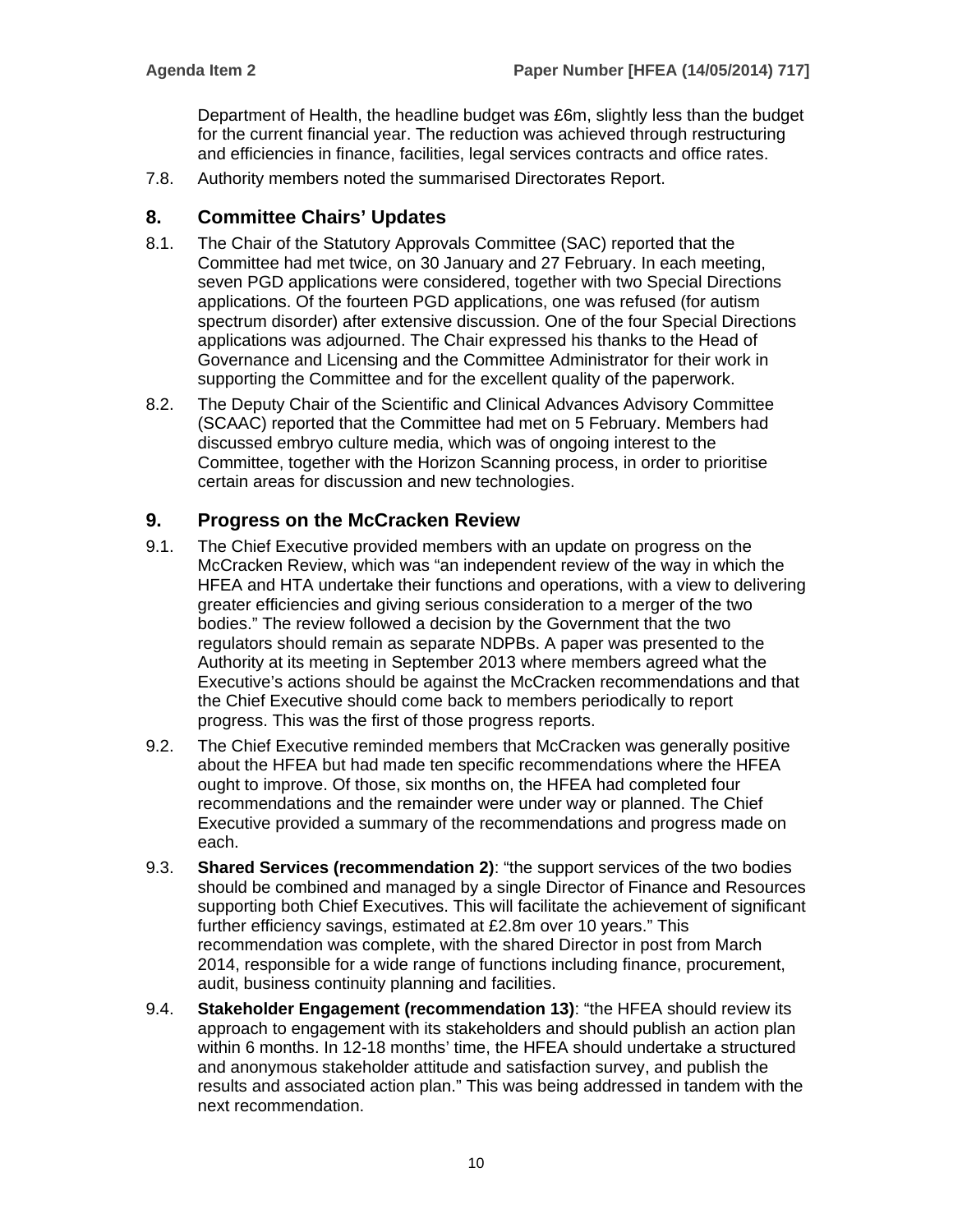- 9.5. (**Recommendation 4**): "In order to improve transparency, both the HFEA and the HTA should review and strengthen their arrangements for consulting with stakeholders on their approach to regulatory activities, and should ensure that issues raised with them and their responses are publicly available and discussed regularly in open Authority meetings." Both of these recommendations were in progress and the interim Director of Strategy had explained what was planned so as to engage with stakeholders, under item 7. The Annual Conference held on 26 February had represented a significant milestone in the reinvigoration of the HFEA's relationship with its stakeholders and suggested that real progress had been made over the past six months.
- 9.6. (**Recommendation 5**): "Both the HFEA and the HTA should establish and operate a (permanent) fees review group to improve accountability and facilitate dialogue with licence fee payers." The Chief Executive advised that the HFEA planned to establish such a group later in 2014, so that it could inform the budget setting process.
- 9.7. **Better use of Information (recommendation 6):** "to reduce the unnecessary regulatory burden the HFEA should proceed without delay with its planned fundamental review of information requirements, using the BFS/ACE paper as the basis for discussion, and adopting for the project an inclusive approach similar to that used successfully in the "One at a Time" project. The HFEA should publish the Project Initiation Document for this work by July 2013 and then make quarterly progress reports available to open meetings of the Authority. It is estimated that this will yield savings of approximately £1m." The Information for Quality (IfQ) work programme was well underway. An IfQ Advisory Group was established in October 2013, with four expert sub-groups. There would be an options appraisal presented to members at the Authority meeting in July and the programme of work would be delivered by the end of 2014/15 business year.
- 9.8. **(Recommendation 7):** "on completion of the review of information requirements the HFEA should establish inclusive projects (a) to review whether further use could be made of the information in its statutory Register to promote public understanding and facilitate more research into issues pertaining to ART; and (b) to identify the best means of providing information from the register, together with appropriate support, to people born as a result of ART." The first part of this recommendation would follow from the IfQ programme of work. The second part formed the basis of the discussion of item 6 of the agenda and members had agreed to proceed with a pilot in relation to improving the sharing, quality and disclosure of donor information.
- 9.9. **Working with other Regulators (recommendation 8):** "in order to improve the approval process for research projects involving gametes and embryos the HFEA should commit to participating fully in the new IRAS system from its launch in 2014 (and to cooperating fully with the other bodies involved), and should make adequate resources available now to prepare for it." This recommendation was complete. Agreement had been reached with the HRA in November 2013 and the HFEA would participate with the new IRAS system when it was launched in early 2015.
- 9.10. **(Recommendation 11):** "the HFEA should clarify to all concerned how it cooperates with the MHRA to achieve effective joint working on matters falling within the latter's regulatory oversight but which take place within premises regulated by the HFEA." This recommendation was complete, with an information sharing agreement reached with the MHRA, and guidance on CE marking of medical devices issued to clinics.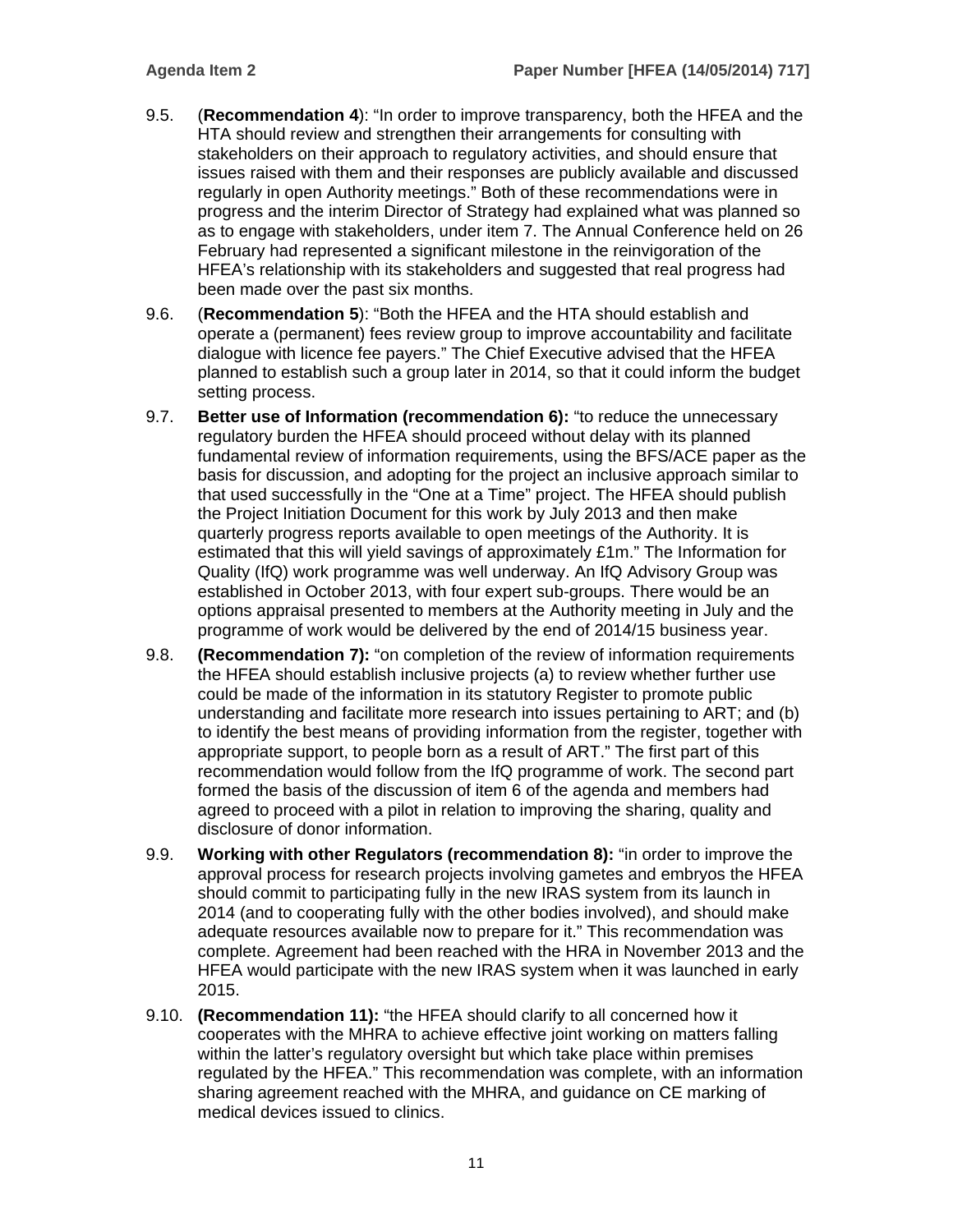- 9.11. **(Recommendation 12):** "the HFEA should implement their agreement with the CQC, which was approved by the HFEA during my review, to eliminate duplication of regulatory activity between them." This recommendation was complete, with an HFEA/CQC agreement effective from April 2013, resulting in no duplication in England between the clinics the CQC regulated and the clinics the HFEA regulated.
- 9.12. **Regulatory Focus (recommendation 10):** "the HFEA should conduct a review of the balance of its regulatory focus to ensure that it reflects the relative risks of the different activities that it oversees. Its approach should reflect the relative maturity of the sector it regulates now, the need to ensure appropriate oversight of technical developments in the field of ART, the need to ensure that appropriate standards of practice are implemented consistently throughout the sector, and the continuing need for a high degree of public assurance regarding the sensitive activities it oversees. This should not lead to any overall increase in regulatory activity or cost, but a rebalancing of activity." This recommendation was much wider and in progress. The new 3 year Strategy would address issues of regulatory focus around quality of care and patients. A consultation was issued online on 10 February and would close on 28 March with a finalised Strategy in place by summer 2014.
- 9.13. Authority members noted the progress made over the past six months in meeting the McCracken recommendations. The Chief Executive advised members that he would return to the Authority in six months to report on further progress.

# **10. Business Plan 2014/15**

- 10.1. The Head of Business Planning presented this item, advising members that the business plan for 2014/15 was now at an advanced stage. At a meeting on 6 February, the HFEA's Department of Health sponsors had suggested only a few minor additions to the text, and had indicated that they were broadly content. As mentioned earlier in the meeting, budget confirmation was expected shortly.
- 10.2. Since members had last considered the business plan in draft, the Head of Business Planning advised that some of the activities listed in the objectives section had been re-ordered so as to better signal the HFEA's future strategic intentions. Text throughout the document had also been written or edited to the same end.
- 10.3. In addition to adding a Preface, the Looking Back section had now been completed, and the Corporate Enablers and Finance sections had been edited to clarify a number of points raised by the Department of Health.
- 10.4. The Head of Business Planning advised members that some figures could not be calculated until the end of the business year on 31 March and these would be added to the business plan then. These figures included the 'facts and figures' table at the end of the Looking Back section, the HR benchmarking information in the Corporate Enablers sections, and the performance indicator outcomes for 2013/14.
- 10.5. The Head of Business Planning informed members that the intention was to review the performance indicators in the business plan, and the way the HFEA monitored and reported performance information in general, once the new strategy had been agreed. For this reason, the performance indicators for 2014/15 would not be included in the first edition of the business plan this year.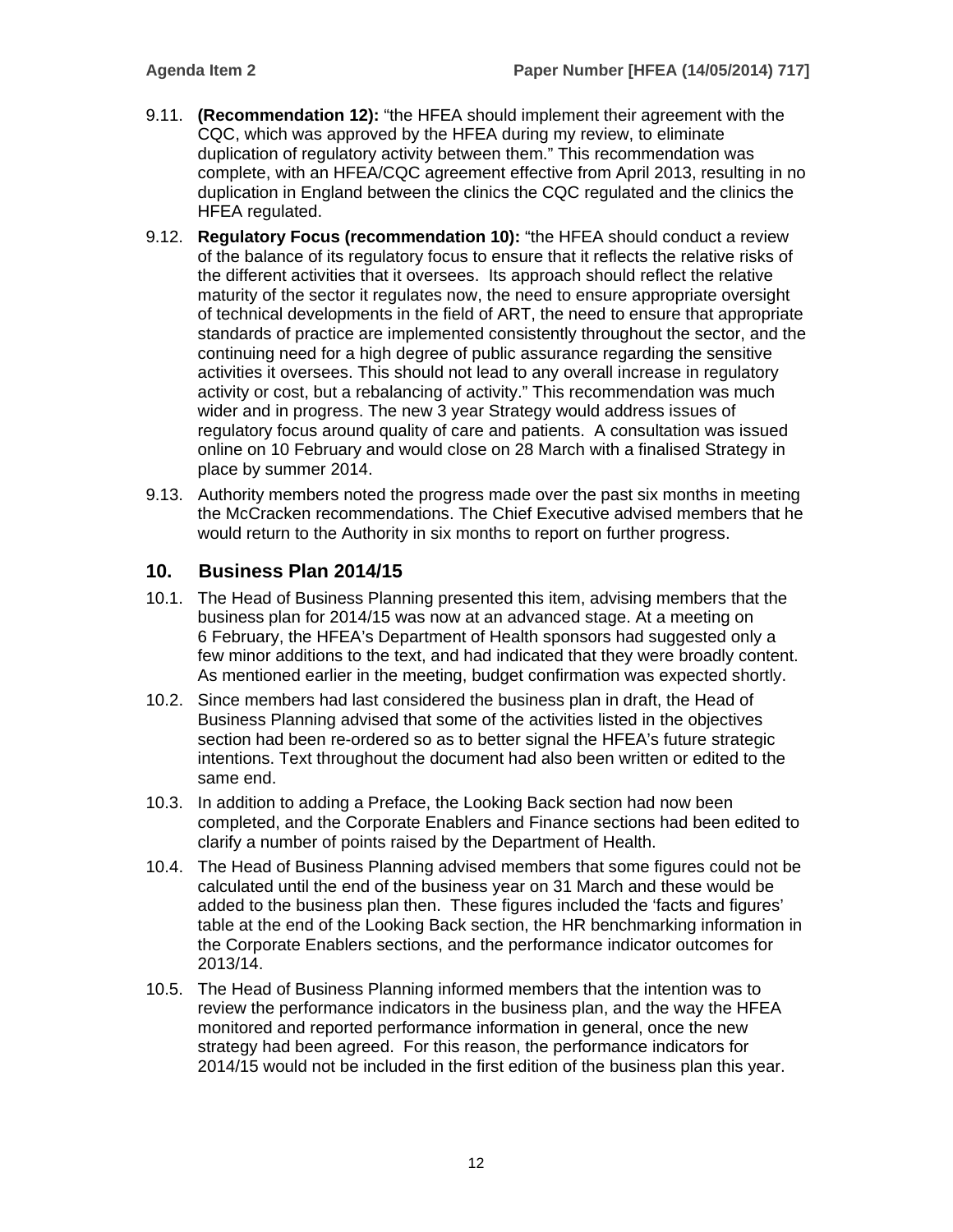10.6. The likely publication date for the business plan was around mid-April and the Head of Business Planning advised that any delays or other unexpected developments would be communicated via email.

#### **Decision**

10.7. Authority members approved the Business Plan for 2014/15, subject to the addition of year end information, Department of Health confirmation of the budget and final Department of Health approval.

# **11. Information for Quality**

- 11.1. The Director of Compliance and Information provided members with a brief summary of progress in relation to Information for Quality (IfQ), which was a large programme of work to transform the way in which the HFEA defined the data requirements collected primarily from clinics, the way in which clinics presented and provided that information to the HFEA and the uses to which the organisation put it, both in terms of the products and the medium by which that information was accessed. This encompassed everything from the dataset to the website and every point inbetween.
- 11.2. The Director of Compliance and Information explained that the IfQ Advisory Group, chaired by Dr Alan Thornhill, was established in order to guide and define the work within the programme. To support the projects within the programme, expert groups were also being established where people from clinics, patients and other stakeholders, including from the research community, were actively involved.
- 11.3. In particular, the Data Dictionary Project, established to identify what data the HFEA required, what use it was being put to and what cost was involved in collecting that information, currently had about ten proposed expert group members. This expert group would be chaired by Professor Alison Murdoch, author of the paper which Justin McCracken had referenced as being a piece of evidence and research that the HFEA should have regard to.
- 11.4. The Director of Compliance and Information advised members that he, together with the interim Director of Strategy, would update the Authority on 14 May on the stakeholder engagement element of the programme. In the meantime, however, running alongside that was a technical evaluation by a third party agency which would be selected shortly (using the Crown Commercial Service, as per central Government requirements) and would work over a compressed period of six to eight weeks to look at the HFEA's processes and the technological options so that proposals could be put to members in the summer.
- 11.5. Authority members noted the progress report on the IfQ Programme. The Chair thanked the team and the Advisory Group for all the work undertaken so far and emphasised the importance of engaging closely with stakeholders to keep them informed of progress within the programme.

# **12. Any Other Business**

12.1. The Chair confirmed that the next meeting would be held on Wednesday, 14 May 2014 at ETC Venues, Bonhill House, 103, Bonhill Street, London, EC2A 4BX.

**I confirm this to be a true and accurate record of the meeting.**